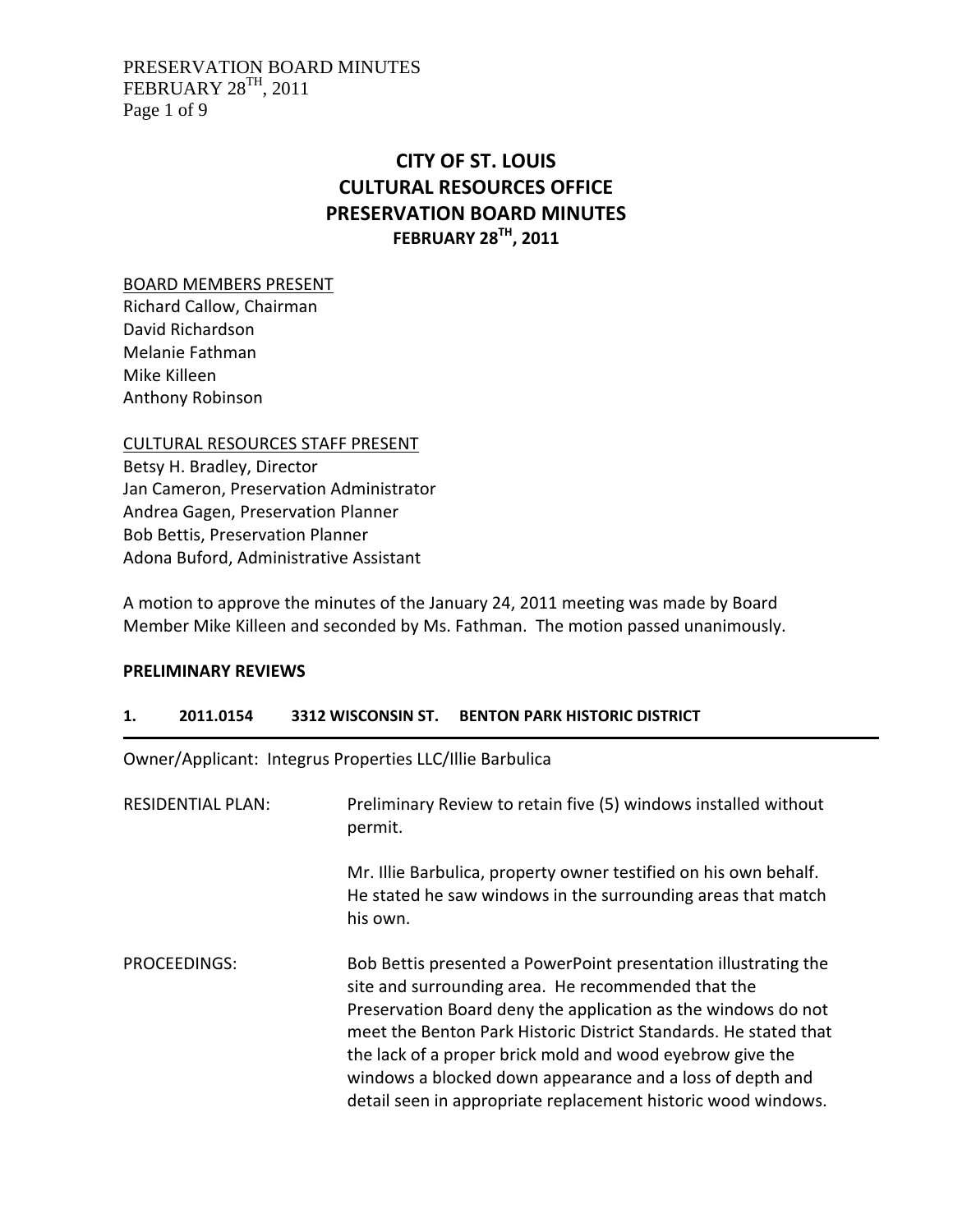PRESERVATION BOARD MINUTES FEBRUARY 28TH, 2011 Page 2 of 9 FINDINGS OF FACT: The Board found that the installed windows are not in compliance with the Benton Park Design Standards. The owner did not present any evidence of economic hardship that would be caused by replacing the windows. ACTION: It was the decision of the Preservation Board to deny the application as the windows do not meet the Benton Park Historic District Standards. The motion was made by Board Member Mike Killeen and seconded by Mr. Richardson. The motion passed unanimously.

| 2.             | 2011.0160                | 4136-38 FLAD AVE.                                                                     | <b>SHAW HISTORIC DISTRICT</b>                                                                                                                                                                                                                                                                                                                                                                                                                                                                                                                                              |
|----------------|--------------------------|---------------------------------------------------------------------------------------|----------------------------------------------------------------------------------------------------------------------------------------------------------------------------------------------------------------------------------------------------------------------------------------------------------------------------------------------------------------------------------------------------------------------------------------------------------------------------------------------------------------------------------------------------------------------------|
|                |                          | Owner: Land Reutilization Authority (LRA)<br>Applicant: EcoUrban Homes - Paul Hohmann |                                                                                                                                                                                                                                                                                                                                                                                                                                                                                                                                                                            |
|                | <b>RESIDENTIAL PLAN:</b> |                                                                                       | Preliminary review to construct a 2-story single family dwelling.                                                                                                                                                                                                                                                                                                                                                                                                                                                                                                          |
|                | PROCEEDINGS:             |                                                                                       | Jan Cameron presented a PowerPoint presentation illustrating<br>the site and surrounding area. She submitted into the record<br>two letters from neighbors in support of the project. Ms.<br>Cameron recommended that the Preservation Board withhold<br>approval at this time to allow the applicants to work with the<br>Cultural Resources Office staff. The staff has requested scaled<br>drawings and exterior material specifications from the<br>architect several times and has not yet received them.<br>Mr. Jay Swoboda and Mr. Paul Hohmann, architects for the |
|                |                          |                                                                                       | project, testified on behalf of the proposal. Mr. Hohmann<br>stated that PDFs containing elevations and plans emailed to<br>Ms. Cameron are scalable when printed at full size. Mr.<br>Swoboda explained what the plans entailed.                                                                                                                                                                                                                                                                                                                                          |
|                | <b>FINDINGS OF FACT:</b> |                                                                                       | The Preservation Board found that the building does not comply with<br>the requirements of the Shaw Neighborhood Historic District<br>Standards in several areas, including: width of front façade and<br>side yard spacing; sizes of openings; and exterior materials.                                                                                                                                                                                                                                                                                                    |
| <b>ACTION:</b> |                          |                                                                                       | It was the decision of the Preservation Board to withhold<br>preliminary approval of the project at this time. The Board<br>suggested the applicants work with the Cultural Resources                                                                                                                                                                                                                                                                                                                                                                                      |

Office staff to bring the project into compliance with the Shaw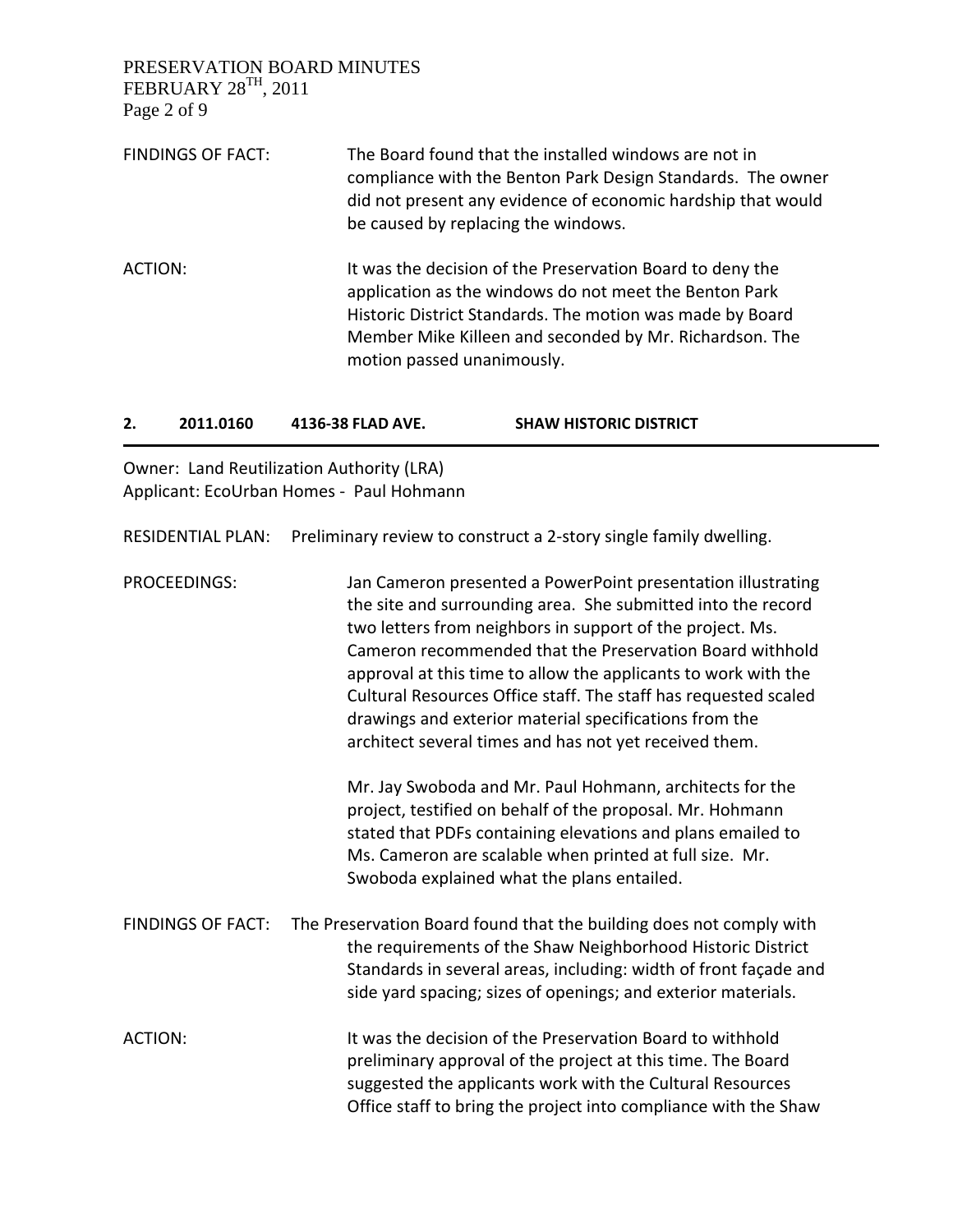# PRESERVATION BOARD MINUTES FEBRUARY 28TH, 2011 Page 3 of 9

Historic District Standards. The motion was made by Board Member David Richardson and seconded by Ms. Fathman. Board Member Anthony Robinson opposed the motion. The motion passed three to one.

### **3. 2011.0126 5780 McPHERSON SKINKER‐DeBALIVIERE HISTORIC DISTRICT**

Owner/Applicant: City of St. Louis ‐ Land Reutilization Authority (LRA) DEMOLITION PLAN: Preliminary review to demolish a 2-story 2-family dwelling

| PROCEEDINGS:             | Betsy Bradley, Director of the Cultural Resources Office,<br>presented a PowerPoint presentation illustrating the site and<br>surrounding area. Ms. Bradley recommended that the<br>Preservation Board deny the demolition application because it<br>is a Merit building in a historic district.                                                                                            |
|--------------------------|---------------------------------------------------------------------------------------------------------------------------------------------------------------------------------------------------------------------------------------------------------------------------------------------------------------------------------------------------------------------------------------------|
|                          | She entered into the record letters received from the Skinker-<br>DeBaliviere Community Council and the Skinker-DeBaliviere<br>Historic District Committee supporting the demolition, and a<br>letter from the Landmarks Association of St. Louis supporting<br>staff's recommendation. She stated that Ward 26 Alderman<br>Frank Williamson supports the demolition                        |
|                          | Mr. Paul Hohmann of the Skinker-DeBaliviere Historic District<br>Committee testified in support of the demolition.                                                                                                                                                                                                                                                                          |
|                          | Mr. Gary Boehnke, Housing Director for the Skinker-<br>DeBaliviere Community Housing Corporation, testified in<br>support of the demolition.                                                                                                                                                                                                                                                |
| <b>FINDINGS OF FACT:</b> | The Preservation Board found that the property is the only<br>derelict one on a street of rehabilitated dwellings and new<br>construction and therefore is in an undesirable condition.<br>The Board found that the cost of rehabilitation relative to the<br>value of the property, and the current economic situation are<br>factors that make rehabilitation of the property unfeasible. |
| <b>ACTION:</b>           | It was the decision of the Preservation Board to grant approval<br>of the demolition as the economic factors make the<br>rehabilitation of the property unfeasible. The motion was<br>made by Board Member David Richardson and seconded by<br>Mr. Robinson. The motion passed unanimously.                                                                                                 |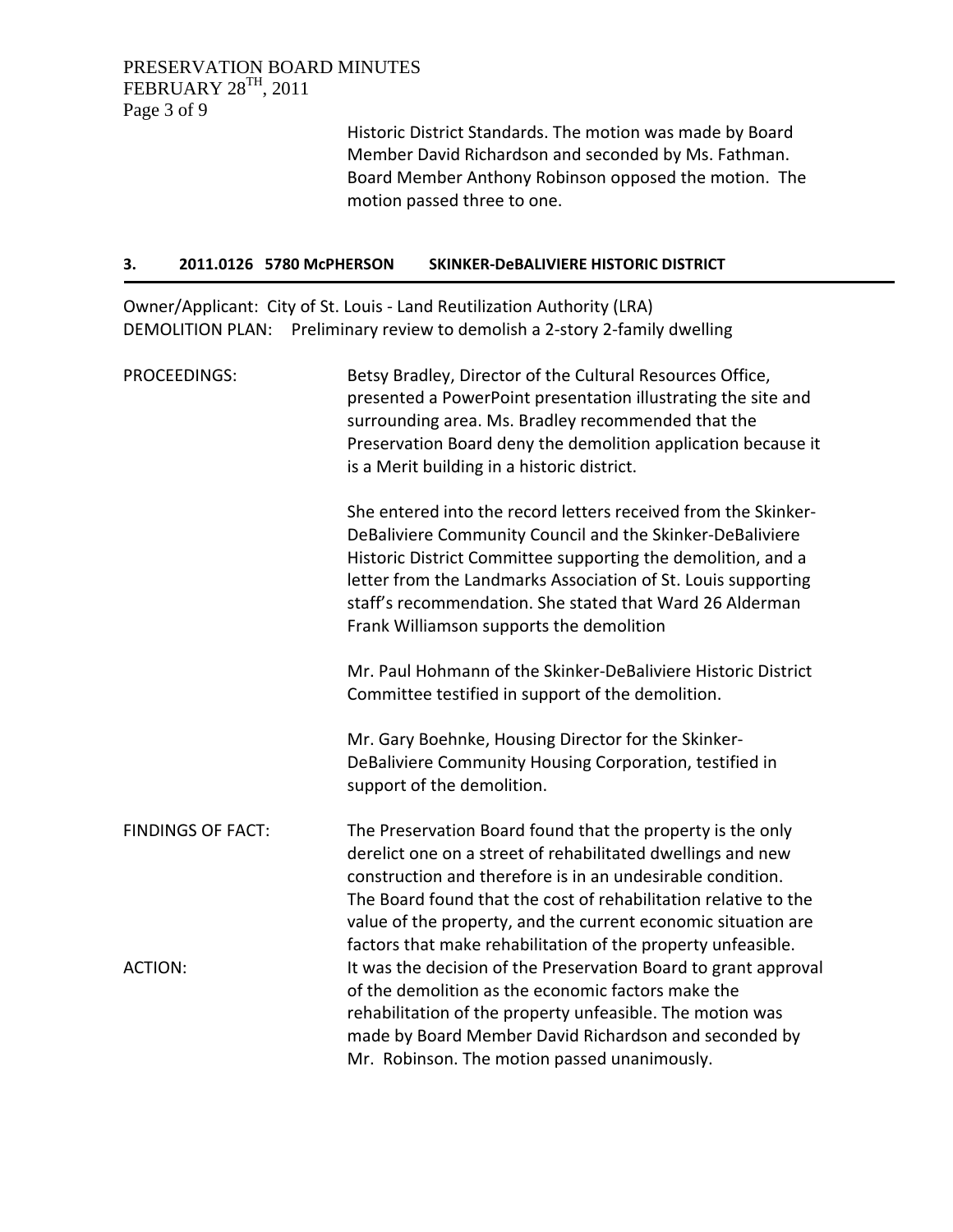# **4. 2011.0110 2210 HICKORY ST. LAFAYETTE SQUARE HISTORIC DISTRICT**

Owner/Applicant: Gail Foster (Owner representative)

| <b>RESIDENTIAL PLAN:</b> | Preliminary review to replace a wood fence along the 2200<br>block of Hickory St. adjacent to 14 townhouses.                                                                                                                                                                                                                                                                                                                                                                                           |
|--------------------------|--------------------------------------------------------------------------------------------------------------------------------------------------------------------------------------------------------------------------------------------------------------------------------------------------------------------------------------------------------------------------------------------------------------------------------------------------------------------------------------------------------|
| <b>PROCEEDINGS:</b>      | Bob Bettis presented a PowerPoint presentation illustrating the<br>site and surrounding area. He recommended that the<br>Preservation Board deny the application as the proposed fence<br>does not comply with the Lafayette Square Historic District<br>Standards. He stated that street fences need to be based on a<br>Model Example or should be metal or a black wrought-iron<br>fence. Staff feels that approval of the wood fence would set a<br>precedent for approving non-conforming fences. |
|                          | Ms. Betty Gail Foster, representative for the owners, testified<br>on behalf of the owners. She stated that the current wood<br>fence is rotted out and that the proposed replacement wood<br>fence would match the architecture of their property.                                                                                                                                                                                                                                                    |
|                          | Ron & Kathy Wentzle, property owners testified on their own<br>behalf. Ms. Wentzle stated that the 14 homeowners together<br>could not afford to install a wrought-iron fence.                                                                                                                                                                                                                                                                                                                         |
|                          | Mr. Ron Eisner, another property owner, testified in support of<br>the replacement wooden fence. He stated the fence is rotted.                                                                                                                                                                                                                                                                                                                                                                        |
|                          | Mr. J. Watson Scott of the Lafayette Square Restoration<br>Committee testified in support of the replacement wooden<br>fence if it replicated the existing fence design.                                                                                                                                                                                                                                                                                                                               |
| <b>FINDINGS OF FACT:</b> | The Preservation Board found that the proposed replacement<br>fence is not compliant with the Lafayette Square design<br>guidelines;                                                                                                                                                                                                                                                                                                                                                                   |
|                          | That the current ordinance was not in place when the original<br>fence was installed;                                                                                                                                                                                                                                                                                                                                                                                                                  |
|                          | That if a metal fence were to be installed it would allow a<br>railroad tie retaining wall to be visible from Hickory;<br>That the owners did not present any evidence of economic                                                                                                                                                                                                                                                                                                                     |
|                          | hardship that would be caused by replacing the fence with an<br>appropriate example and;                                                                                                                                                                                                                                                                                                                                                                                                               |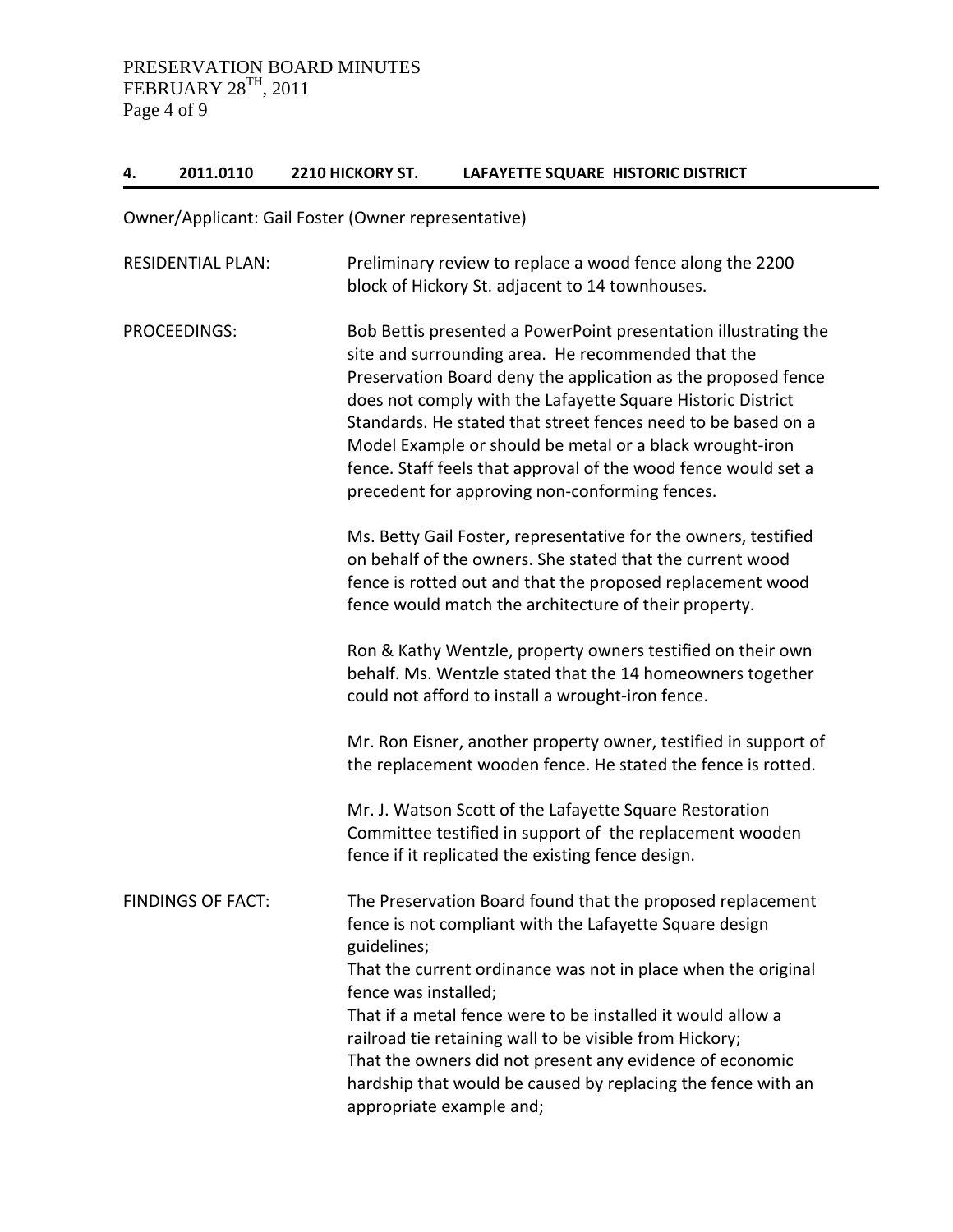### PRESERVATION BOARD MINUTES FEBRUARY  $28^{TH}$ , 2011 Page 5 of 9

# That the LSRG supports a variance for the fence as long as it replicates the existing design.

ACTION: It was the decision of the Preservation Board to grant a variance and approve the preliminary application to install a wooden fence with the exact ornamental detailing of the existing fence due to existing site conditions. The motion was made by Board Member Anthony Robinson, and seconded by Mr. Richardson. Board Member Mike Killeen opposed the motion. The motion passed 3 to 1.

#### **NEW APPLICATIONS**

### **5. 2011.0065 5570 MANCHESTER AVE. PRESERVATION REVIEW DISTRICT**

Owner: Rheox Inc. – Elementis Specialties Applicant: Spritas Wrecking Company‐Arnold Spirtas

| <b>DEMOLITION PLAN:</b> | New application to demolish industrial buildings in a<br>manufacturing plant/industrial complex.                                                                                                                                                                                                                                                                                                                                                                                                                                                                                                                                                                                                                                                                                                                                                                                                                                                                                                                                                                                                                                                                                                          |
|-------------------------|-----------------------------------------------------------------------------------------------------------------------------------------------------------------------------------------------------------------------------------------------------------------------------------------------------------------------------------------------------------------------------------------------------------------------------------------------------------------------------------------------------------------------------------------------------------------------------------------------------------------------------------------------------------------------------------------------------------------------------------------------------------------------------------------------------------------------------------------------------------------------------------------------------------------------------------------------------------------------------------------------------------------------------------------------------------------------------------------------------------------------------------------------------------------------------------------------------------|
| PROCEEDINGS:            | Betsy Bradley, Director of the Cultural Resources Office,<br>presented a PowerPoint presentation illustrating the site and<br>surrounding area. Ms. Bradley recommended that the<br>Preservation Board deny the demolition application because<br>staff considers the property and the buildings to be demolished<br>in particular to be High Merit. She stated that the buildings<br>would be eligible for listing on the National Register of Historic<br>Places in the area of industrial history and if the demolition<br>proceeds, the property would no longer have its turn of the<br>20 <sup>th</sup> century integrity.<br>Ms. Bradley also stated that Ward 24 Alderman Waterhouse<br>supports the demolition, and entered a letter from the<br>Landmarks Association of St. Louis supporting the staff's<br>recommendation.<br>Property owner Mr. Jeff Rehm of Elementis Specialties testified<br>on behalf of the company. He submitted a PowerPoint<br>presentation illustrating the site and its hazardous conditions<br>and including a strategic site plan.<br>Mr. Arnold Spritas of Spritas Wrecking testified on behalf of<br>the demolition. He stated the building is very hazardous. |
|                         |                                                                                                                                                                                                                                                                                                                                                                                                                                                                                                                                                                                                                                                                                                                                                                                                                                                                                                                                                                                                                                                                                                                                                                                                           |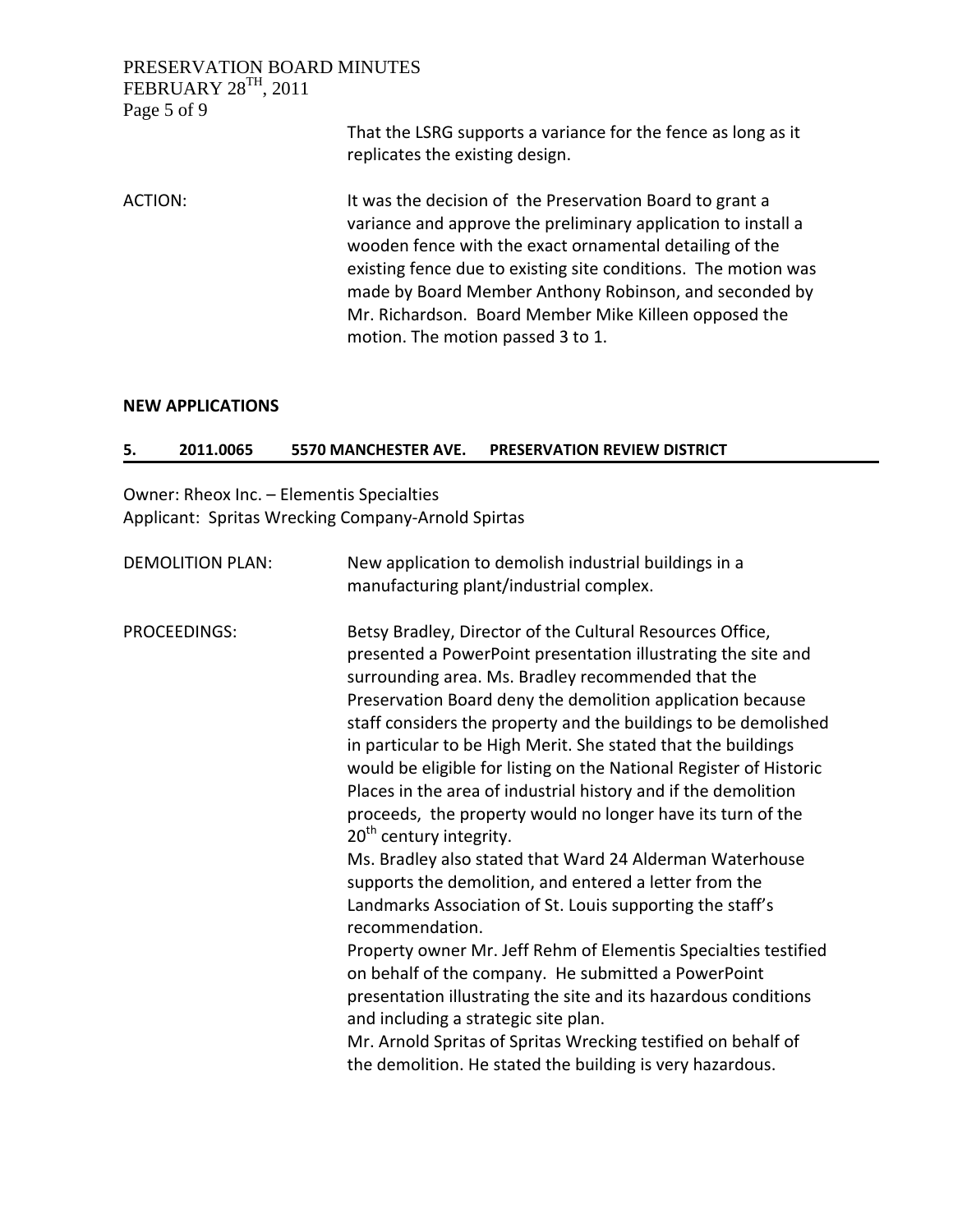| PRESERVATION BOARD MINUTES                                                                                                                                                                                                                                                                                                                                        |
|-------------------------------------------------------------------------------------------------------------------------------------------------------------------------------------------------------------------------------------------------------------------------------------------------------------------------------------------------------------------|
|                                                                                                                                                                                                                                                                                                                                                                   |
|                                                                                                                                                                                                                                                                                                                                                                   |
| The Preservation Board found that Elementis Specialties, Inc.<br>must demolish the two buildings to effectively operate and<br>expand the plant at the current site.                                                                                                                                                                                              |
| The Board noted that Alderman Waterhouse supports the<br>proposed demolition.                                                                                                                                                                                                                                                                                     |
| It was the decision of the Preservation Board to approve the<br>application for a demolition permit. The Board concluded that<br>the needs for the plant operation warranted the approval of<br>the demolition of a portion of this property. The motion was<br>made by Board Member Mike Killeen and seconded by Mr.<br>Robinson. The motion passed unanimously. |
|                                                                                                                                                                                                                                                                                                                                                                   |

#### **6. 2011.0125 3314 WISCONSIN AVE. BENTON PARK HISTORIC DISTRICT**

Owner/Applicant: Samir Niksic

| <b>RESIDENTIAL PLAN:</b> | New application to retain a retaining wall constructed without a<br>permit.                                                                                                                                                                                                                                                                                                          |
|--------------------------|--------------------------------------------------------------------------------------------------------------------------------------------------------------------------------------------------------------------------------------------------------------------------------------------------------------------------------------------------------------------------------------|
| PROCEEDINGS:             | Bob Bettis presented a PowerPoint presentation illustrating the<br>site and surrounding area. He recommended that the<br>Preservation Board deny the application as the proposed<br>retaining wall does not comply with the Benton Park Historic<br>District Standards. He stated that the new retaining wall has<br>altered the continuity of the historic terrace along Wisconsin. |
|                          | Mr. Samir Niksic, property owner, testified on his own behalf.                                                                                                                                                                                                                                                                                                                       |
| <b>FINDINGS OF FACT:</b> | The Preservation Board found that the installed retaining wall<br>is not in compliance with the Benton Park Design Standards<br>and that the owner did not present any evidence of economic<br>hardship that would be created by removing the wall.                                                                                                                                  |
| <b>ACTION:</b>           | It was the decision of the Preservation Board to deny an<br>application for a building permit as the finished work does not<br>comply with the Benton Park Historic District Standards. The<br>motion was made by Board Member Mike Killeen and<br>seconded by Chairman Callow. Board Member David                                                                                   |

Richardson opposed the motion. The motion passed 3 to 1.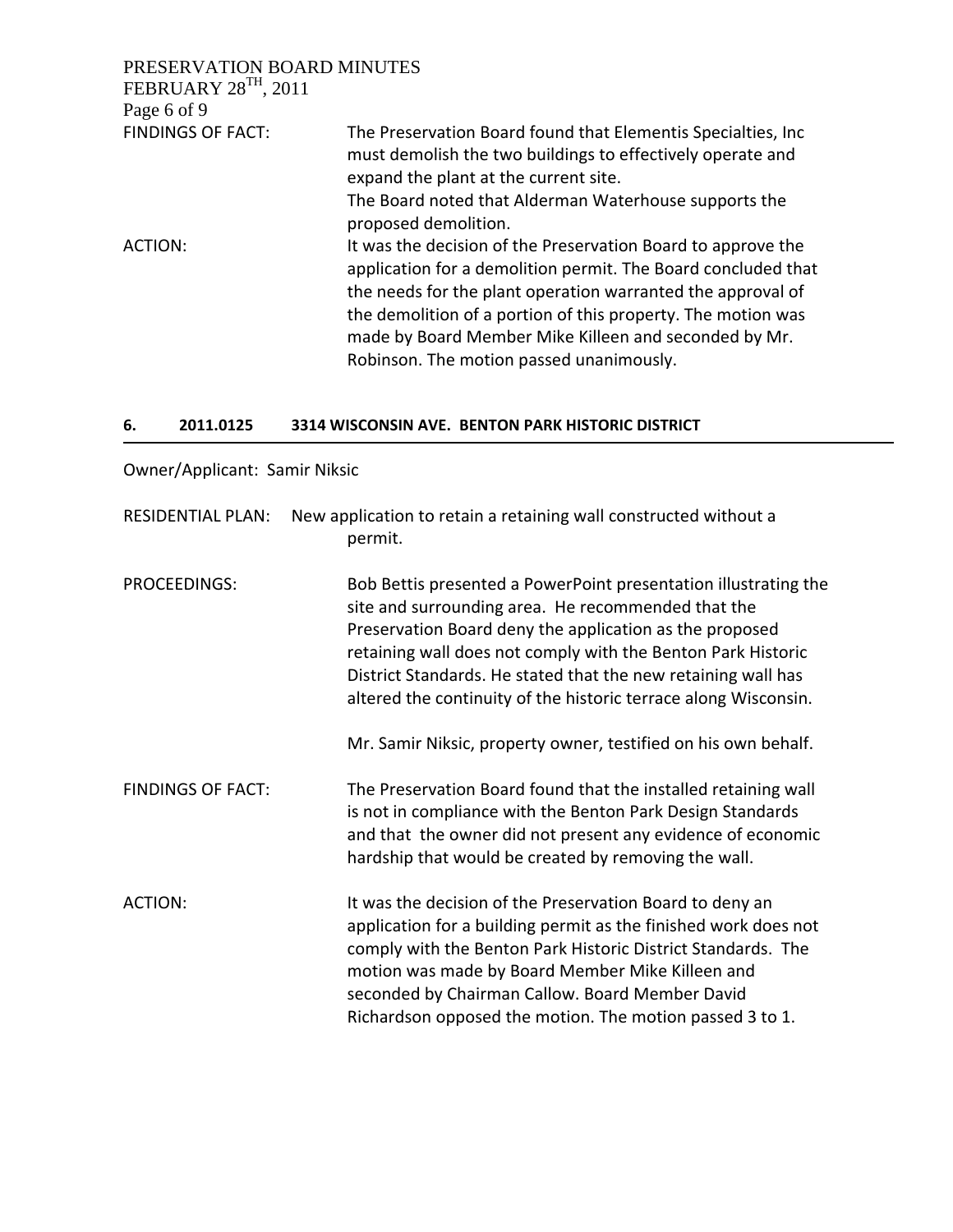# **APPEALS OF STAFF DENIALS**

| 2011.0010<br>7.          | 1212-14 LYNCH ST.                                            | PRESERVATION REVIEW DISTRICT                                                                                                                                                                                                                                                                                                                                                                                                                                                                                                                                                                                                                                                      |
|--------------------------|--------------------------------------------------------------|-----------------------------------------------------------------------------------------------------------------------------------------------------------------------------------------------------------------------------------------------------------------------------------------------------------------------------------------------------------------------------------------------------------------------------------------------------------------------------------------------------------------------------------------------------------------------------------------------------------------------------------------------------------------------------------|
|                          | Owner: Dwight Cross, Mary Starr, Robin Cross & Nancy Reimier |                                                                                                                                                                                                                                                                                                                                                                                                                                                                                                                                                                                                                                                                                   |
|                          | Applicant: Bellon Wrecking Co. - Don Bellon                  |                                                                                                                                                                                                                                                                                                                                                                                                                                                                                                                                                                                                                                                                                   |
| <b>DEMOLITION PLAN:</b>  | a 2-story 3-family brick dwelling.                           | Appeal of a staff denial of a demolition permit application to demolish                                                                                                                                                                                                                                                                                                                                                                                                                                                                                                                                                                                                           |
| PROCEEDINGS:             | Places.                                                      | Jan Cameron presented a PowerPoint presentation illustrating<br>the site and surrounding area. She submitted into the record<br>Title 24 of the City Code. She recommended that the<br>Preservation Board uphold the staff's denial of the demolition<br>as the building does not qualify for demolition under the<br>Criteria presented in the ordinance. Its condition is Sound. It is<br>located in a prosperous neighborhood with high property<br>values, and it is eligible for the National Register of Historic                                                                                                                                                           |
|                          | pertaining to the demolition.                                | Ms. Cameron submitted into the record a letter from the<br>St. Louis Fire Department supporting the demolition, letters<br>from the Soulard Restoration Group, and Ward 9 Alderman<br>Ken Ortmann, both opposing the demolition.<br>She also submitted an email in support of the staff's<br>recommendation of denial from Andrew Weil, Assistant<br>Director of the Landmarks Association of St. Louis, Inc.<br>Dwight Cross, City of St. Louis Fire Department Battalion Chief<br>and Nancy Reimier testified in support of the demolition. They<br>entered into the record two packets of information containing<br>a narrative, a list of violations and other correspondence |
| <b>FINDINGS OF FACT:</b> | addresses the property;<br>definition of Title 24.40;        | The Board found that there was no redevelopment plan that<br>That the building is considered a Merit structure under the<br>That the building is Sound under the definition of Title 24.40<br>and: That the appellants have failed to prove that<br>rehabilitating the building is infeasible.                                                                                                                                                                                                                                                                                                                                                                                    |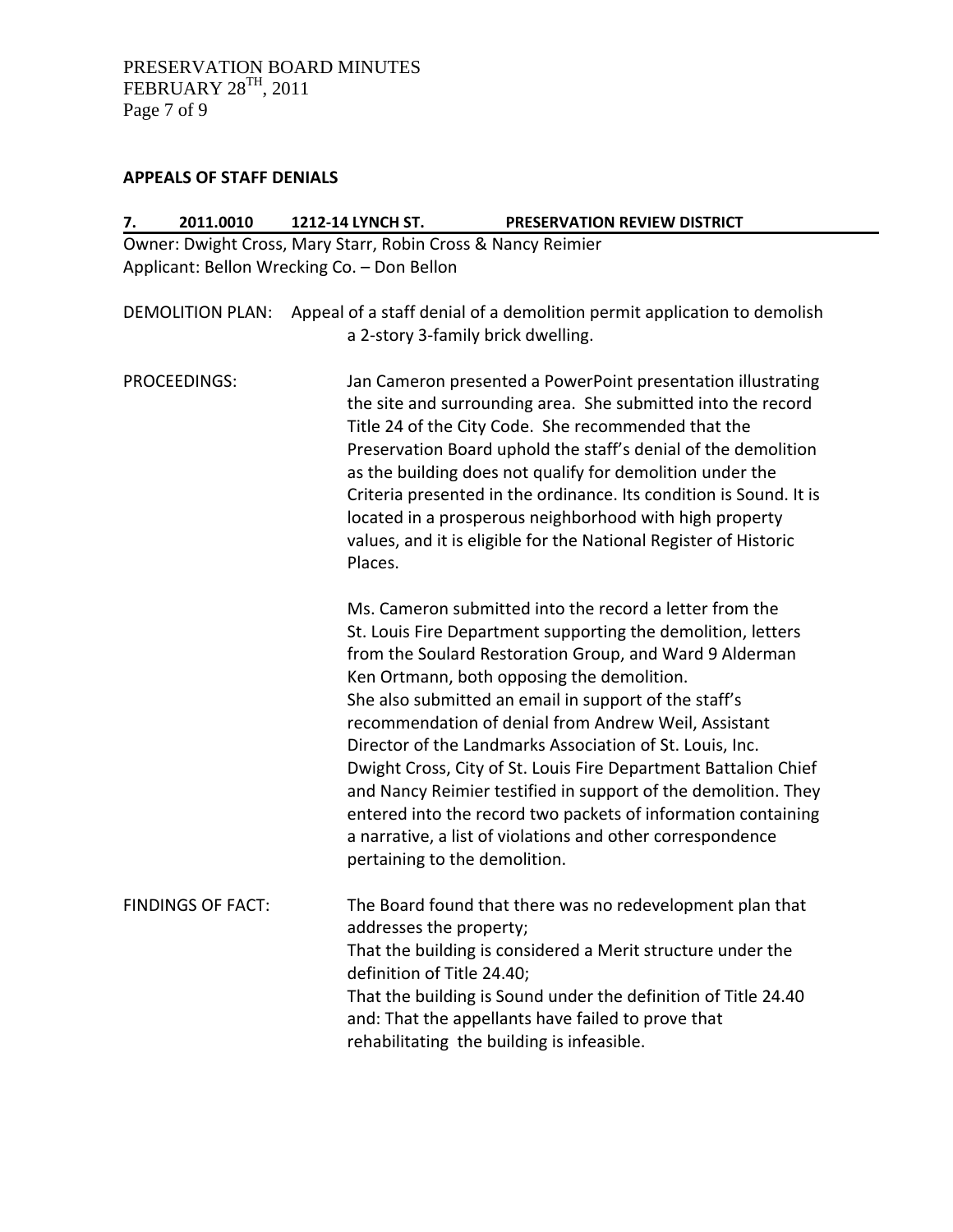PRESERVATION BOARD MINUTES FEBRUARY 28TH, 2011 Page 8 of 9

ACTION: It was the decision of the Preservation Board to uphold the staff's denial of the application for a demolition permit for 6 months in order to give the appellants time to either sell the building or donate it to the LRA; at that time the Board will reassess the demolition. The motion was made by Board Member David Richardson and seconded by Ms. Fathman. The motion was passed unanimously.

#### **8. 2010.1042 3935 RUSSELL BLVD. SHAW HISTORIC DISTRICT**

Owner/Appellant: Dale E. Bowen Applicant: Brent Parker

| <b>RESIDENTIAL PLAN:</b> | Appeal of a staff denial of a building permit to retain exterior<br>alterations completed without a permit.                                                                                                                                                                                                                                                                                                                                                                                                                           |
|--------------------------|---------------------------------------------------------------------------------------------------------------------------------------------------------------------------------------------------------------------------------------------------------------------------------------------------------------------------------------------------------------------------------------------------------------------------------------------------------------------------------------------------------------------------------------|
| PROCEEDINGS:             | Andrea Gagen presented a PowerPoint presentation<br>illustrating the site and surrounding area. She entered into the<br>record Ordinances #64689 and #59400. She recommended<br>that the Preservation Board deny the alterations as they do<br>not meet the Shaw Historic District Standards in the following:<br>The building was painted with an oil-latex stain product meant<br>for wood structures;<br>The tuck-pointing on the east side of the building appears to<br>have been done with caulk and patching material that has |
|                          | been painted;<br>And a new driveway has been installed and a new sidewalk to<br>the front porch.<br>It was also noted that the six-foot wood fence was installed<br>with the wrong side facing the property.<br>Mr. Dale E. Bowen, property owner and Mr. Brent Parker,<br>contractor, testified on behalf of the completed work. Mr.                                                                                                                                                                                                 |
|                          | Parker stated that they didn't know that the property was<br>located in a historic district and therefore didn't obtain a<br>permit. He said the bricks were in a very deteriorated condition<br>and were stained to prevent further water damage. He also<br>stated they were willing to fix the fence. Mr. Bowen stated that<br>the oil based stain is suitable to use to weatherproof brick and<br>presented a stained brick sample.                                                                                               |
| <b>FINDINGS OF FACT:</b> | The Board found that the property is located in the Shaw<br>Neighborhood Certified Local Historic District;                                                                                                                                                                                                                                                                                                                                                                                                                           |